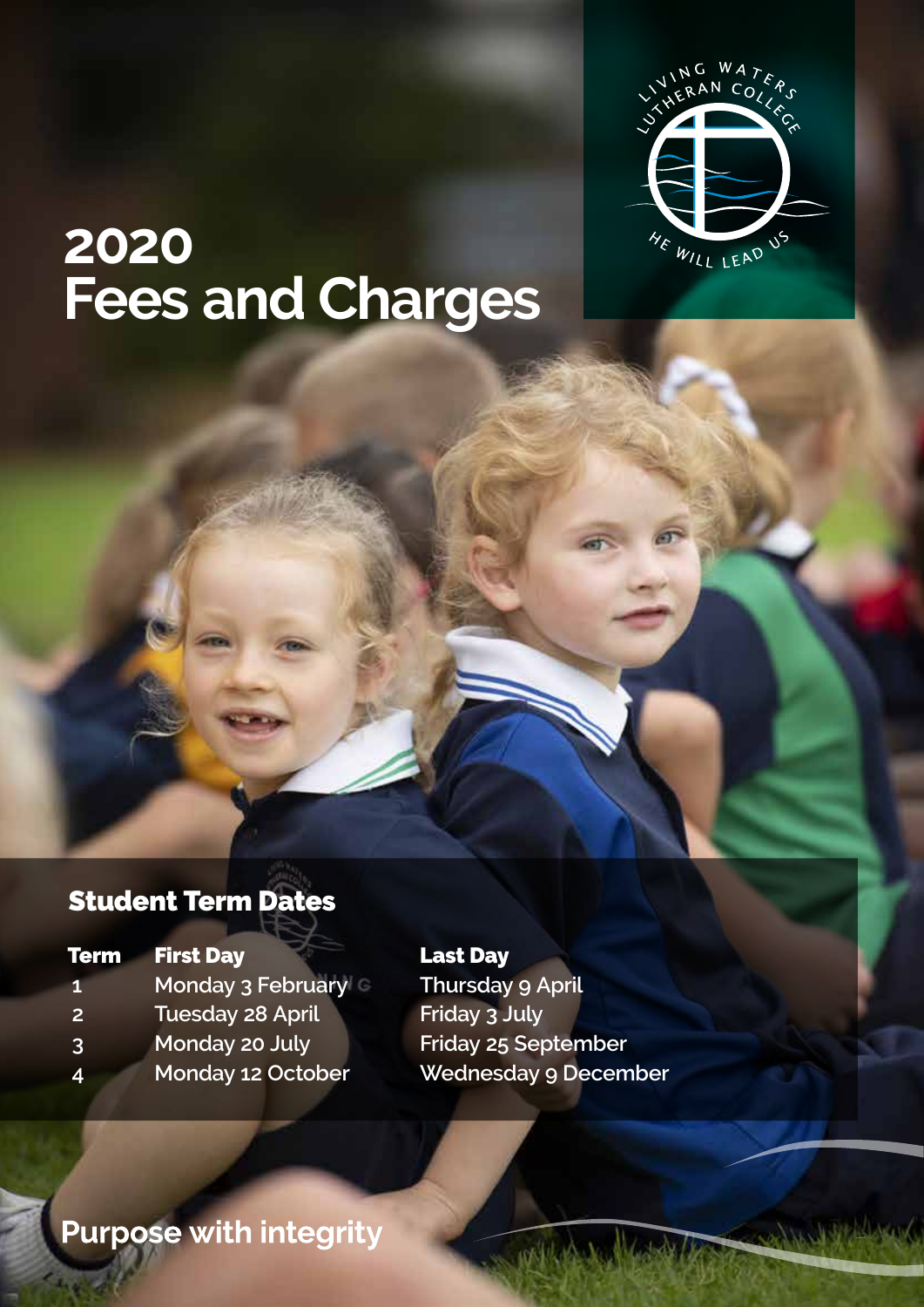| Application Fee (non refundable, per student)                                                                                                                                                                                                                                                                                                                                                                                                                                                                                    |       |
|----------------------------------------------------------------------------------------------------------------------------------------------------------------------------------------------------------------------------------------------------------------------------------------------------------------------------------------------------------------------------------------------------------------------------------------------------------------------------------------------------------------------------------|-------|
| Enrolment Fee (one time per family, non refundable)<br>An enrolment fee is applicable when your first child is offered a place at the College.<br>The enrolment fee is a commitment to the College of accepting a position for your student.<br>It is important to note that should you accept a place for your child by payment of the Enrolment Fee and subsequently your<br>child does not commence at Living Waters, the Enrolment Fee will be retained in full to cover the costs associated with the<br>enrolment process. | \$500 |

#### **Tuition Fees**

It is a firm policy of the College that fees be kept as low as possible. College fees are set annually by the College Board after budgeting for the year's total income and costs.

This annual fee is divided by four so parents can have the convenience of making payment instalments at the start of each term. Therefore, the fee to be paid for each term is not that term's fee but is rather a 25% instalment payment towards the annual fee. This is particularly pertinent in Year 12 when school attendance ends early in term 4 but fee payments are extended into term 4 to allow an extra term to finalise the annual account. Fees and charges are subject to alteration from time to time as decided by the College Board.

#### **2019 Tuition Fees**

A large percentage of the College's costs are covered by government grants. The fees charged to families go towards the many costs incurred in the operation of the College, including: teacher's and support staff salaries, teaching expenses (including materials, resources and some excursions), insurances, building and grounds maintenance, finance costs, and other overheads. We endeavour to keep these fees to a minimum for our families, whilst still allowing us to cover essential operating costs.

We have separate levies to assist with the cost of some other specific items such as camps, swimming lessons, IT device support, infrastructure, etc. Individual music lessons are paid direct to private tutors.

#### **Withdrawal Notice Period**

Termination of Enrolment: Parent(s)/Guardian(s) may terminate enrolment at any time, however, one full term's notice is required in writing to the Principal. When less than one full term's notice is given, one quarter of the annual tuition fee will be payable in lieu of notice. Any discounts that may have applied to the enrolment will be rescinded and the full amount will be payable.

| <b>TUITION FEES</b> |                   |                    |  |
|---------------------|-------------------|--------------------|--|
| <b>Year Group</b>   | Total (per annum) | Payable (per term) |  |
| Kindergarten        | \$2550 (3 days)   | \$637.50           |  |
| Pre-primary         | \$3550            | \$887.50           |  |
| Years 1 to 5        | \$4310            | \$1077.50          |  |
| Year 6              | \$4500            | \$1125.00          |  |
| Year <sub>7</sub>   | \$5710            | \$1427.50          |  |
| Years 8 & 9         | \$6340            | \$1585.00          |  |
| Years 10, 11 & 12   | \$6500            | \$1625.00          |  |

| <b>SCHOOL LEVIES</b>                                                   |                           |                    |  |
|------------------------------------------------------------------------|---------------------------|--------------------|--|
| <b>Year Group</b>                                                      | <b>Total (per annum)</b>  | Payable (per term) |  |
| Kindergarten                                                           | \$190                     | \$47.50            |  |
| Pre-primary                                                            | \$300                     | \$75.00            |  |
| Years 1 to 5                                                           | \$350                     | \$87.50            |  |
| Years 6 & 7                                                            | \$440                     | \$110.00           |  |
| Years 8 & 9                                                            | \$550                     | \$137.50           |  |
| Years 10, 11 & 12                                                      | \$720                     | \$180.00           |  |
| <b>Outdoor Education Subject Levy</b>                                  | Total (payable in Term 1) |                    |  |
| Year 9                                                                 | \$125.00                  | -                  |  |
| Year 10                                                                | \$200.00                  | ۰                  |  |
| Years 11 & 12                                                          | \$250.00                  | ۰                  |  |
| Information Technology Levy (1 to 1 device support and infrastructure) | Total (per annum)         | Payable (per term) |  |
| Years 6 to 12                                                          | \$160                     | \$40.00            |  |

#### **DISCOUNTS**

A 20% discount on annual tuition fees is offered for a second child, 30% for a third child and 40% for fourth and subsequent children from the same family.

A 4% discount on annual tuition fees is offered if the whole year's fees are paid in the first two weeks of term 1.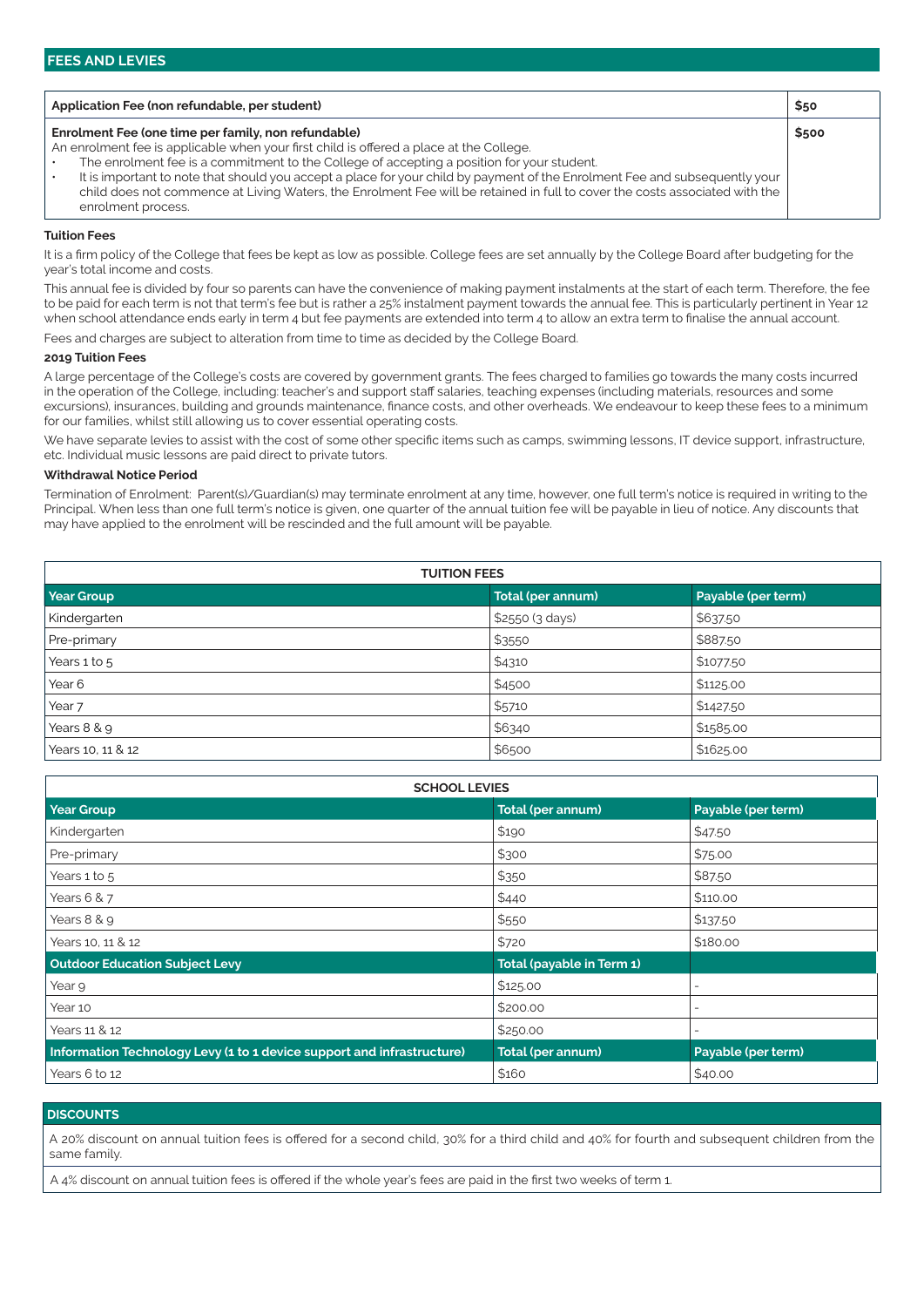#### **Swimming Fee**

A swimming fee of \$90 applies from Pre-primary through to Year 6 to cover the costs associated with the lessons.

#### **Locker Hire Fee**

An annual fee of \$20 is chargeable for the upkeep of lockers for students in Years 7 to 12. Included in this charge is the provision of a combination lock at Year 7 or upon joining the College.

#### **Camps**

Participation in school camps is a compulsory part of the College programme. Anticipated costs are listed below. Every effort is made to keep camp costs as low as possible. All camps include overnight stays. Year groups that are scheduled to go on camps are as follows:

| Year 4 Camp                               | <b>S110.00</b> |
|-------------------------------------------|----------------|
| Years 6 & 7 Camps                         | \$280.00       |
| Year 11 Leadership Camp & Year 12 Retreat | \$250.00       |

#### **Book Hire Fee**

A text book hire system is in place at Living Waters Lutheran College for our Secondary students. An annual book hire fee of \$160 is applicable to Years 7 to 12 only (billed in term 1 each year). As the cost of purchasing text books can be up to \$600 per year, this system can represent significant savings to parents.

#### **OTHER COMPULSORY CHARGES**

#### **Stationery and Student Workbooks**

Stationery requirements for students are sent home to parents at the end of each year for the following year. Our supplier is Campion Education (08 6240 2778). Parents have the option of purchasing from Campion or buying identical items from other suppliers as desired. The College keeps a small range of stationery items. Students lacking a necessary minor item will have it supplied to them and notification will be sent home prior to adding the item's cost to the family fee account.

#### **School Uniforms**

Wearing of the correct school uniform is mandatory for all students. Uniforms can only be purchased at the uniform shop and must be paid for at time of purchase.

#### **Maintenance Levy**

A compulsory annual Maintenance Levy of \$300 applies per family. This levy goes towards the cost of maintenance and improvement of school facilities and is charged at \$75.00 per term.

#### **NON COMPULSORY CHARGES**

#### **Bus Services**

The College currently has contract bus services available to service outlying areas (Baldivis, Secret Harbour, Mandurah). Places on the buses are subject to availability. This service is complimentary. To apply for a bus pass, please contact the College office.

#### **College Yearbook**

Families will be charged in term 4 for one copy of the College yearbook. The yearbook is supplied to each family at the beginning of the following year. Additional copies may be purchased from the College.

#### **Extracurricular Activities**

Students may have opportunities to be involved in a variety of extracurricular activities including College sporting teams and Pedal Prix. Parents will be advised of the costs associated with such activities.

#### **Special and End of Year Functions**

From time to time students have the opportunity to attend special functions which are arranged by the school, but not a part of a school learning programme. These include events such as the Senior School Formal, Year 9 ROSTIA, end of year excursions etc. Meeting the cost associated with special functions is a parental responsibility.

#### **Interstate and Overseas Trips**

Opportunities may arise for students to travel interstate or overseas from time to time (Pedal Prix, Japan Trip, Canberra Trip). The cost of these trips is a parental responsibility.

#### **Individual Music Tuition**

Music tuition may be offered by private tutors who use the facilities of the College. Payment for individual music tuition is made directly to the tutor by personal arrangement.

#### **OTHER INFORMATION**

#### **Parents and Friends Association (P&F)**

Upon enrolment parents automatically become members of the P&F Association. Meetings are held each term and all parents are encouraged to attend and support the Association. A non-compulsory fundraising levy of \$10 per term per family is added to College accounts. The College encourages families to contribute to the P&F by paying this levy. Some fundraising by the P&F Association does still occur but is generally identified to support specific projects.